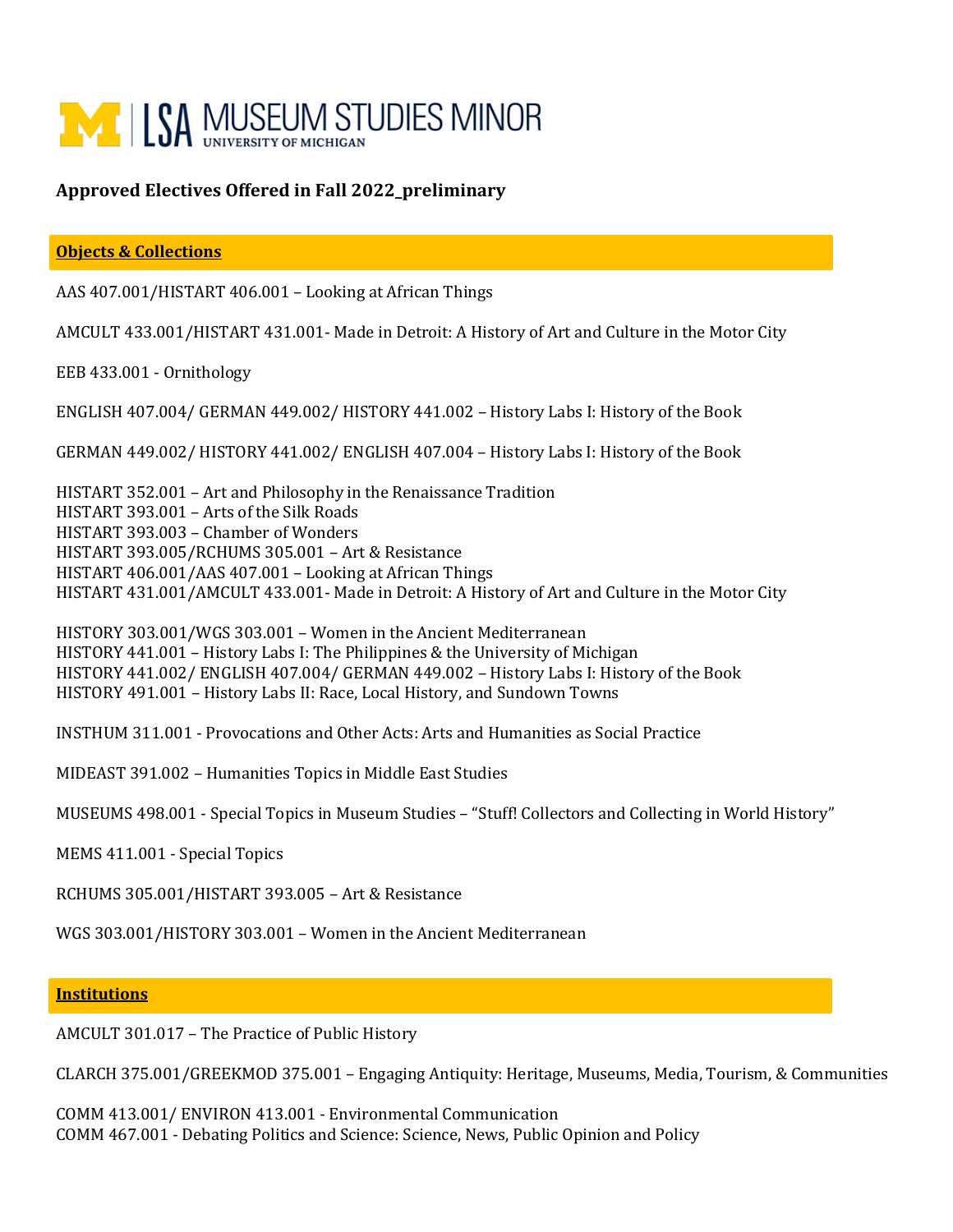ENGLISH 319.001 – Literature and Social Change: What Diff Can a Story Make? ENGLISH 319.002 – Literature and Social Change: Can Literature Promote Social Justice? ENGLISH 344.001 / ENVIRON 320.001- Environmental Journalism: Reporting About Science, Policy, and Public Health

ENVIRON 320.001 / ENGLISH 344.001 - Environmental Journalism: Reporting About Science, Policy, and Public Health ENVIRON 413.001 / COMM 413.001 - Environmental Communication

FTVM 366.00x – Topics in Film, Television and Popular Culture – all sections

GREEKMOD 375.001/CLARCH 375.001 – Engaging Antiquity: Heritage, Museums, Media, Tourism, & Communities

MIDEAST 438 – Exhibiting Ancient Egypt: Past Cultures in the Modern Museum

WGS 343.001 / FTVM 366.001 – Topics in Film, Television and Popular Culture: Women of Color Fem. Filmmaking WGS 434.002 - Advanced Topics in Gender, Culture, and Representation - Eco/Queer/Feminist Art Practices

## **Society**

AMCULT 300.001 – Practices of American Culture AMCULT 321.001 / PSYCH 325.001 - Detroit Initiative

AMCULT 301.002/ COMM 305.001/ FTVM 366.009/ WGS 380.002/ DIGITAl 355.001 – Critical Digital Visualization AMCULT 425.001/ WGS 425.001 - Feminist Practice of Oral History

ANTHRCUL 330.001 – Culture, Thought and Meaning ANTHRCUL 374.001 / LING 374.001 – Language and Culture

ARTDES 399 sections 1-4 – Writing in Art & Design

COMM 305.001/ FTVM 366.009/ WGS 380.002/ DIGITAl 355.001/ AMCULT 301.002 – Critical Digital Visualization COMM 317.001/ MKT 401.001 - Designing Persuasive Communication

DIGITAl 355.001/ AMCULT 301.002/ COMM 305.001/ FTVM 366.009/ WGS 380.002 – Critical Digital Visualization DIGITAL 394.001 - Intro to Virtual Reality

ENVIRON 304.011 / GERMAN 303.001 – Topics in Culture and Environment: Environmentalism & Ecocriticism

FTVM 366.009/ WGS 380.002/ DIGITAl 355.001/ AMCULT 301.002/ COMM 305.001 – Critical Digital Visualization

GERMAN 303.001 / ENVIRON 304.011 – Topics in Culture and Environment: Environmentalism & Ecocriticism GERMAN 304.001 – Postwar Terrorism: Art in Action

HISTORY 360.001 - September 11

INTLSTD 401.002 - Hidden Histories: Comparative Perspectives on How Societies Remember and Forget

LING 374.001 / ANTHRCUL 374.001 – Language and Culture LING 375.001 - Language in the Mass Media: Linguistics and Language Variation in the Public Sphere

MKT 401.001 / COMM 317.001- Designing Persuasive Communication